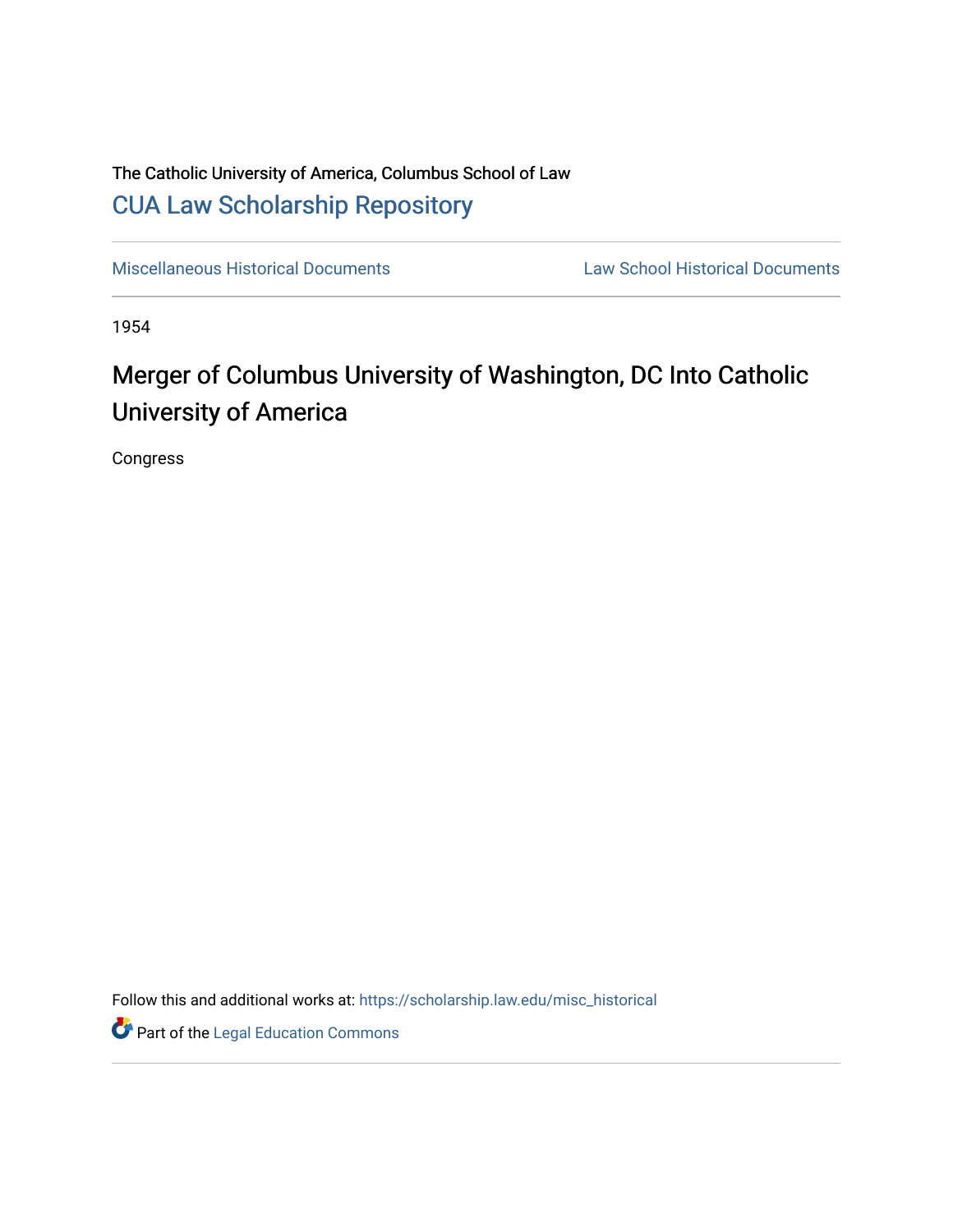### MERGER OF COLUMBUS UNIVERSITY OF WASHINGTON, D. C., INTO THE CATHOLIC UNIVERSITY OF AMERICA

JUNE 11, 1954.— Committed to the Committee of the Whole House and ordered to be printed

Mr. O'HARA of Minnesota, from the Committee on the District of Columbia, submitted the following

## REPORT

#### [To accompany S. 3213]

The Committee on the District of Columbia, to whom was referred the bill (S. 3213) relating to the merger of the Columbus University of Washington, D. C., into the Catholic University of America, pursuant to an agreement of the trustees of said universities, having considered the same, report favorably thereon without amendment and recom-<br>mend that the bill (S. 3213) do pass.

The purpose of this bill is to approve and confirm the merger of the Columbus University of Washington, D. C., into the Catholic University of America. After the completion of the merger, as provided by this act, and after the law students presently enrolled in the Colum-<br>his University have according their equator had not later than June bus University have completed their courses, but not later than June 15, 1957, Columbus University shall be dissolved and no longer operate as an educational institution. Thereafter the law school of Catholic University will be known as the Columbus School of Law of the Catholic University of America.

Provision is made for the Columbus University to convey its real and personal property, including any trusts or endowment funds which it has or enjoys, to the Catholic University of America.

This proposed merger has been under consideration for several years by the respective boards of trustees, and it was mutually decided that the merger would be to the benefit and best interests of both institutions, particularly in the field of law. Catholic University has for a long time desired a downtown location for its law school and it is felt this merger will place the law school in a better financial position and enable the school to give greater service in the field of legal education.